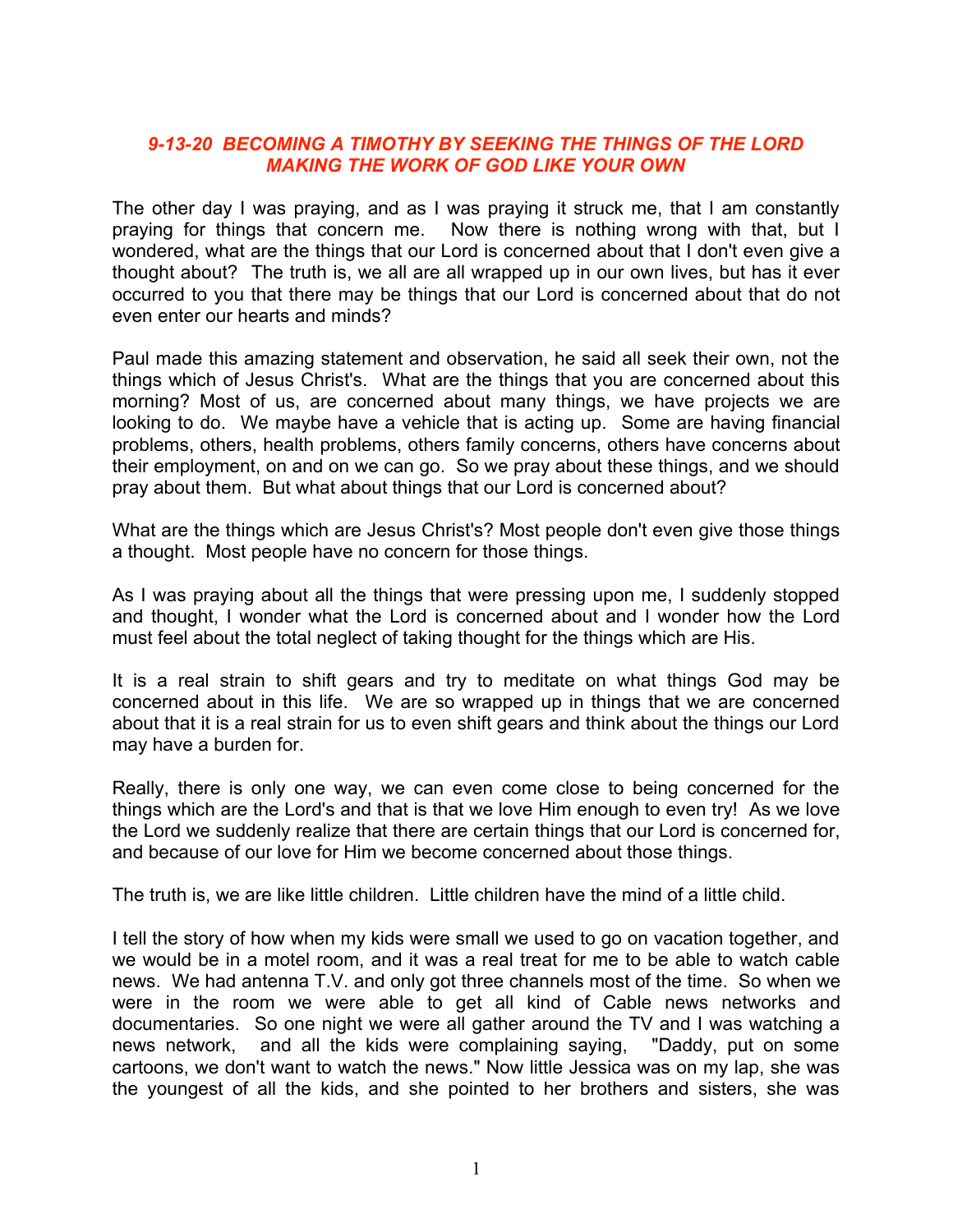probably only 4-5 years old, she pointed her finger at them and scolded them, and said, ME AND DADDY WANT TO WATCH THE NEWS!" Now the truth is she was no more interested in the news than her brother and sisters were but because she wanted to please me and she could tell that I wanted to watch the news she said she wanted to watch the news.

So the truth is we are like little children and the truth is everything that concerns us in this life is spiritually like silly cartoons and kids stuff. There is only one way we can even be concerned for the things of the Lord and that is if we just love the Lord so much that we want to please Him.

Now Paul had a young disciple that was like my little Jessica, and he wanted to please the Lord and he learned to please the Lord from the Apostle Paul. And note what Paul says about Timothy.

*Philippians 2:20 For I have no man likeminded, who will naturally care for your state. Philippians 2:21 For all seek their own, not the things which are Jesus Christ's.* 

*I. NOTICE OUR TEXT STATES THE FACTS AS PAUL SEES THEM:*

# **ALL SEEK THEIR OWN.**

*1. All, means all except Timothy. Everyone else that Paul could think of except Timothy.* 

Paul could not think of another person like Timothy.

Paul said, everyone else was busy with their everyday problems and affairs. Only Timothy seemed to have a genuine concern for things which were Jesus Christ's.

Imagine, of all the disciples and people that Paul led to the Lord, he could only point to Timothy as having this kind of heart and mind.

## *2. Timothy's are always in the smallest minority.*

People like Timothy will always be the smallest minority. Most people are too wrapped up with the distractions of this life to be concerned for the things which pertain to the Lord's work. In our natural state we are no different.

## *3. Everyone that sets out to be a Timothy will feel like they are all alone.*

ELIJAH SAID IT MANY TIMES:

I Kings 19:10 And he said, I have been very jealous for the LORD God of hosts: for the children of Israel have forsaken thy covenant, thrown down thine altars, and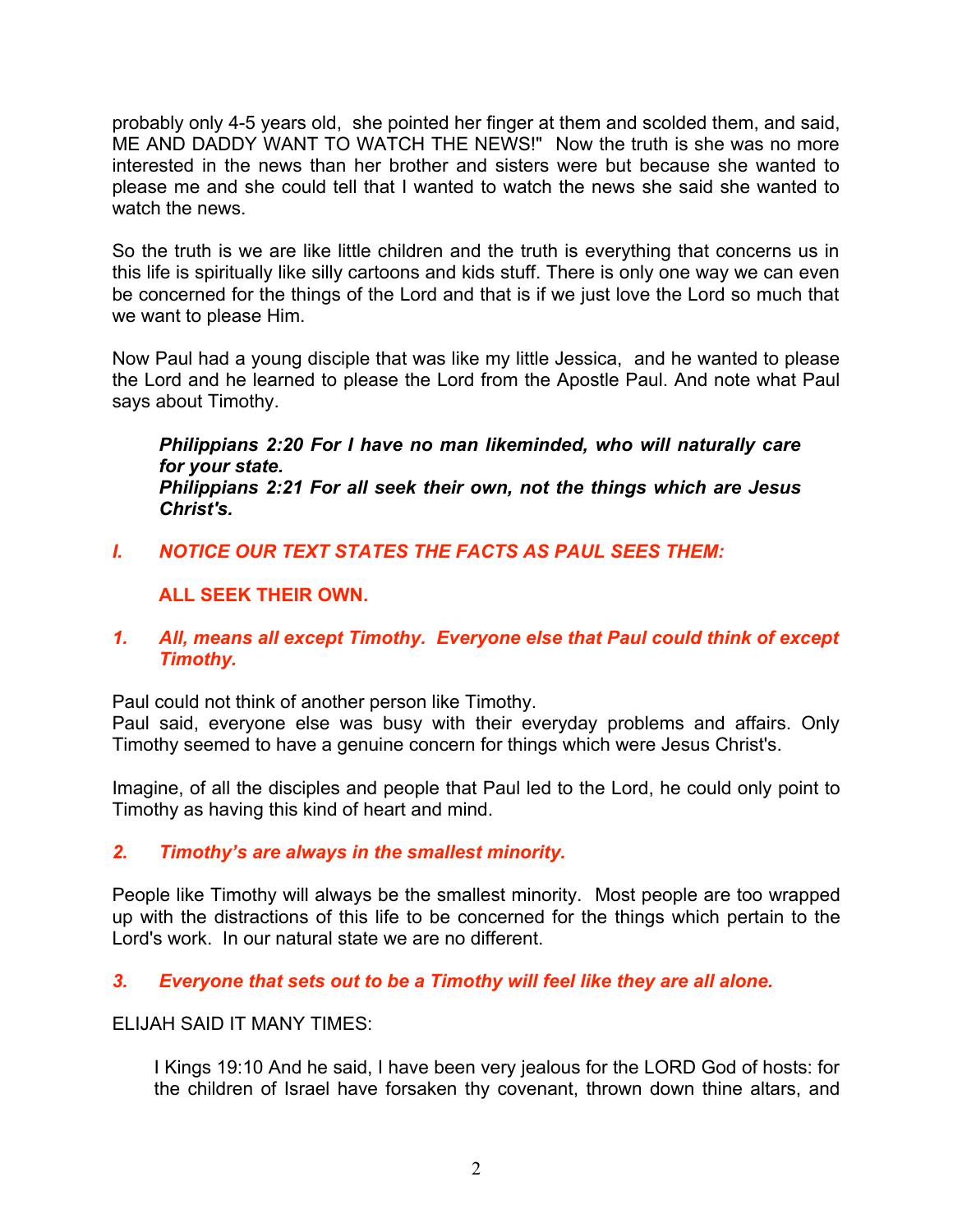slain thy prophets with the sword; and I, even I only, am left; and they seek my life, to take it away.

I Kings 19:14 And he said, I have been very jealous for the LORD God of hosts: because the children of Israel have forsaken thy covenant, thrown down thine altars, and slain thy prophets with the sword; and I, even I only, am left; and they seek my life, to take it away.

The Lord had to correct Elijah, he was not the only one that did not compromise. We may feel alone in our service for the Lord but be sure that the Lord is never without a remnant. As bad as it gets still there will be a remnant.

I Kings 19:18 Yet I have left me seven thousand in Israel, all the knees which have not bowed unto Baal, and every mouth which hath not kissed him.

If you are going to be a Timothy, you are going to feel all alone.

Don't depend on others to be zealous for the Lord, or you will be discouraged.

So often this deters people from being Timothys. Most people decide to do what everyone else is doing, seek their own.

Look at how the whole world is being manipulated during this time of political correctness.

JESUS SAID IT:

John 16:30 Now are we sure that thou knowest all things, and needest not that any man should ask thee: by this we believe that thou camest forth from God.

John 16:31 Jesus answered them, Do ye now believe?

John 16:32 *Behold, the hour cometh, yea, is now come, that ye shall be scattered, every man to his own,* and shall leave me alone: and yet I am not alone, because the Father is with me.

YOU AND GOD NEED TO BE A MAJORITY: You cannot be a Timothy if you are not willing to serve God single heartedly and alone if necessary.

NOTICE OUR TEXT SAYS ALL SEEK THEIR OWN.

## *II. WHAT ARE THE THINGS WHICH ARE OUR OWN?*

Our personal family.

Our personal homes.

Our personal Jobs.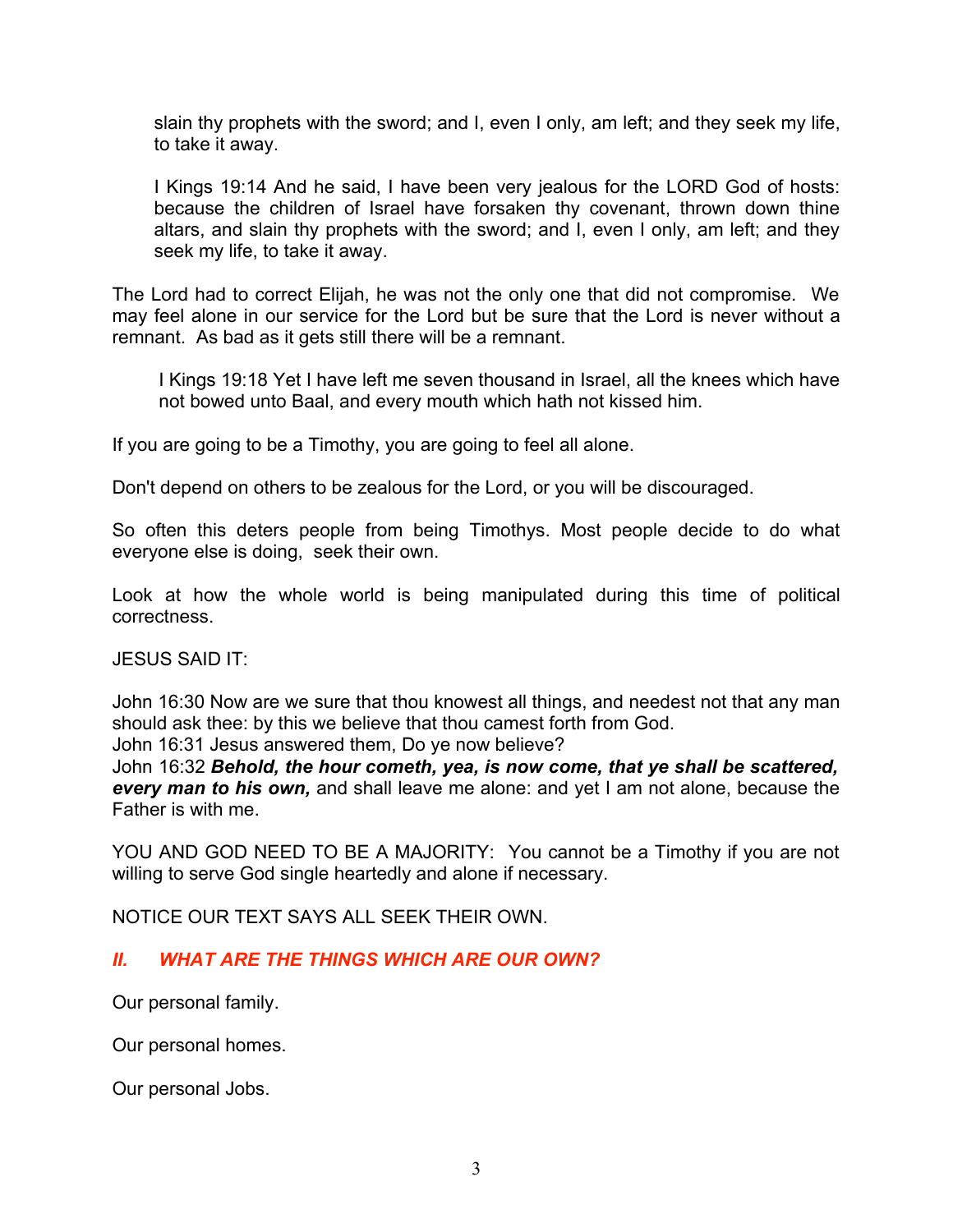Our personal hobbies.

Our personal property.

Our personal bank accounts.

We all have physical needs in this world, but the Lord said this is the way we should live.

Matthew 6:33 But seek ye first the kingdom of God, and his righteousness; and all these things shall be added unto you.

The Lord knows what we need.

He can take care of our families, our homes, our employment situation, our finances.

The Lord gave a parable about people that only seek their own.

Luke 14:16 Then said he unto him, A certain man made a great supper, and bade many:

Luke 14:17 And sent his servant at supper time to say to them that were bidden, Come; for all things are now ready.

Luke 14:18 And they all with one consent began to make excuse. The first said unto him, I have bought a piece of ground, and I must needs go and see it: I pray thee have me excused.

Luke 14:19 And another said, I have bought five yoke of oxen, and I go to prove them: I pray thee have me excused.

Luke 14:20 And another said, I have married a wife, and therefore I cannot come.

Luke 14:21 So that servant came, and shewed his lord these things. Then the master of the house being angry said to his servant, go out quickly into the streets and lanes of the city, and bring in hither the poor, and the maimed, and the halt, and the blind.

Luke 14:22 And the servant said, Lord, it is done as thou hast commanded, and yet there is room.

Luke 14:23 And the lord said unto the servant, Go out into the highways and hedges, and compel them to come in, that my house may be filled.

Luke 14:24 For I say unto you, That none of those men which were bidden shall taste of my supper.

When the Lord asks us to do something, so many make excuses. Note it says, the Lord was angry about their excuses.

I wonder if the Lord may be getting angry with our excuses, why we cannot do the things He has called us to do!

Lets not make excuses why we cannot serve the Lord and do what He wants us to do.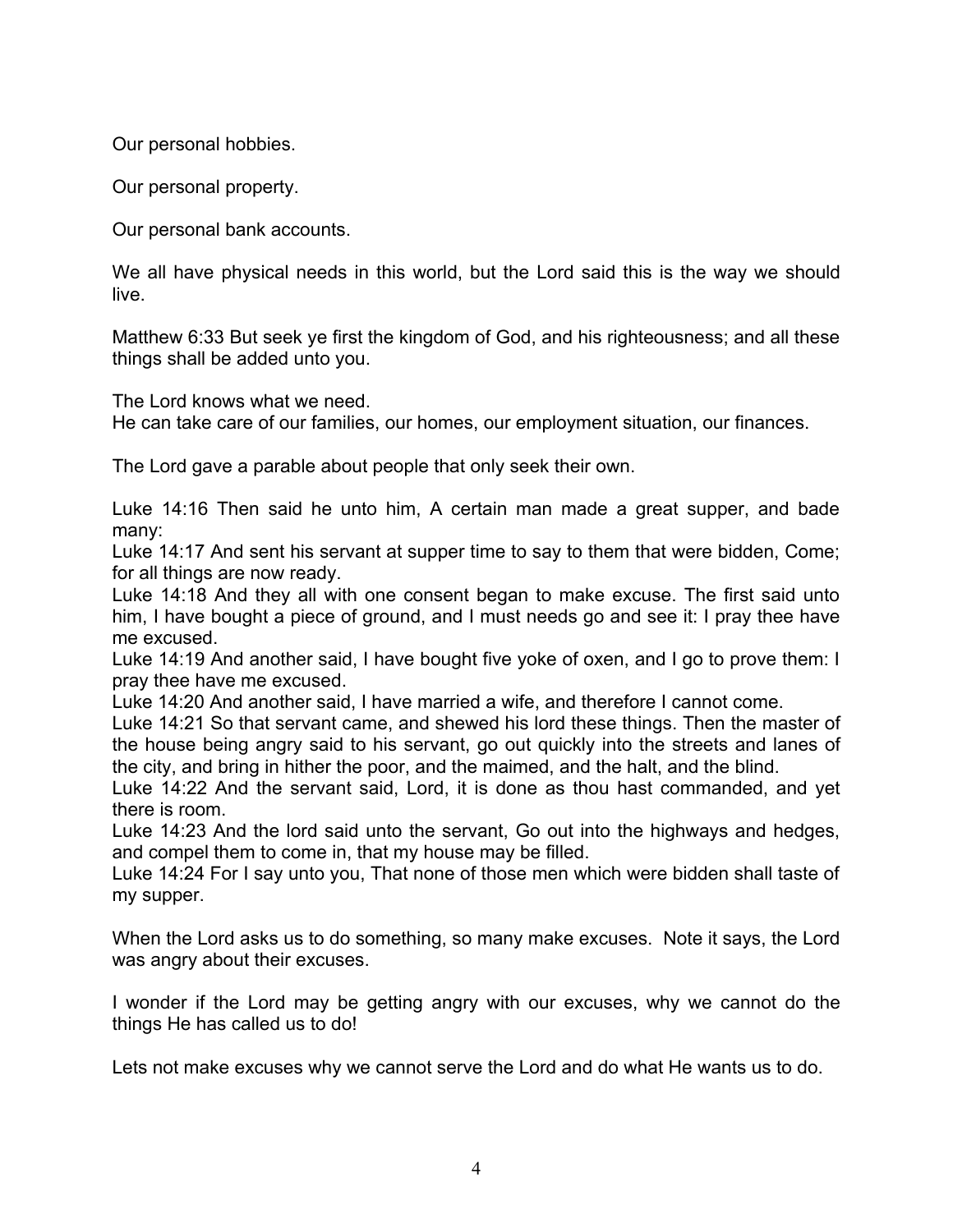In Israel, they made excuses why they couldn't keep the feasts of the Lord, they made excuses why they could not keep the sabbath year, they made excuses and finally the Lord was tired of their excuses and brought judgment.

# *III. WHAT ARE THE THINGS WHICH ARE JESUS CHRIST'S?*

# *A. \*\*\* His Church Which He Came To Build:*

Matthew 16:18 And I say also unto thee, That thou art Peter, and upon this rock I will build my church; and the gates of hell shall not prevail against it.

# *B. \*\*\* His Church Which He calls His bride \*\*\**

Ephesians 5:25 Husbands, love your wives, even as Christ also loved the church, and gave himself for it;

Jesus is one with His church and what you do for His church you do for Him.

Acts 8:3 As for Saul, he made havock of the church, entering into every house, and haling men and women committed them to prison.

Acts 8:4 Therefore they that were scattered abroad went every where preaching the word.

Acts 9:1 And Saul, yet breathing out threatenings and slaughter against the disciples of the Lord, went unto the high priest,

Acts 9:2 And desired of him letters to Damascus to the synagogues, that if he found any of this way, whether they were men or women, he might bring them bound unto Jerusalem.

Acts 9:3 And as he journeyed, he came near Damascus: and suddenly there shined round about him a light from heaven:

Acts 9:4 And he fell to the earth, and heard a voice saying unto him, Saul, Saul, why persecutest thou me?

Acts 9:5 And he said, Who art thou, Lord? And the Lord said, I am Jesus whom thou persecutest: it is hard for thee to kick against the pricks.

What you do against His church you do against the Lord Himself.

# *C. HIS FLOCK WHICH HE WANTS TO FEED AND PROTECT:*

John 21:15 So when they had dined, Jesus saith to Simon Peter, Simon, son of Jonas, lovest thou me more than these? He saith unto him, Yea, Lord; thou knowest that I love thee. He saith unto him, Feed my lambs.

His sheep are what makes up His church.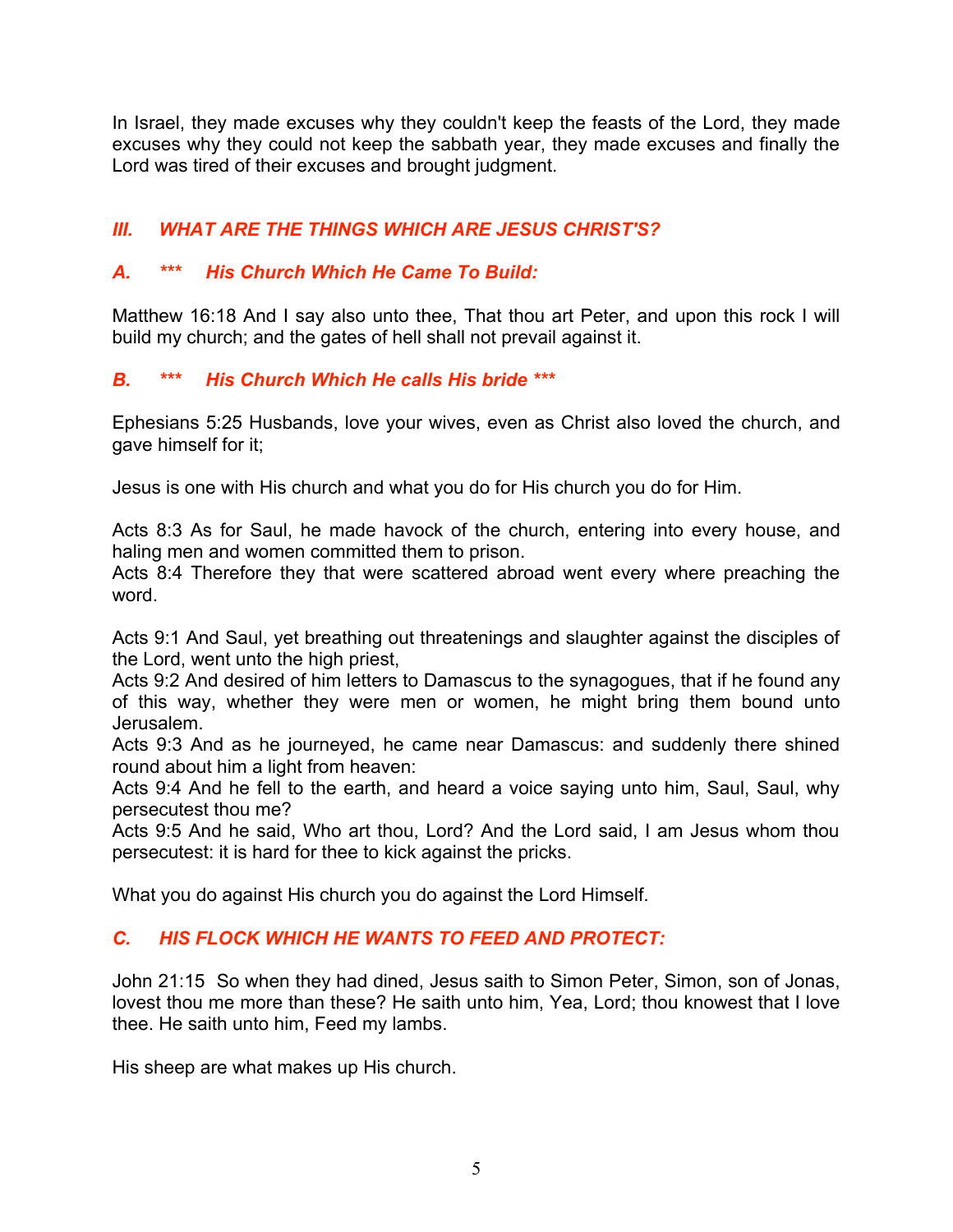### *D. DIFFERENT PARABLES ILLUSTRATE WHAT ARE THE THINGS WHICH ARE JESUS CHRIST'S.*

#### *a. Jesus Said, I must be about my father's business. That business was wrapped up with the temple work.*

Luke 2:46 And it came to pass, that after three days they found him in the temple, sitting in the midst of the doctors, both hearing them, and asking them questions.

Preaching teaching the word of God.

### *b. LEADING THE WOMAN AT THE WELL, SOUL WINNING.*

John 4:34 Jesus saith unto them, My meat is to do the will of him that sent me, and to finish his work.

#### *c. HELPING THE SICK AND NEEDY.*

Matthew 9:35 And Jesus went about all the cities and villages, teaching in their synagogues, and preaching the gospel of the kingdom, and healing every sickness and every disease among the people.

This involved distribution of food, goods, and housing, etc.

### *d. JESUS CLAIMED THAT EVEN GIVING A CUP OF COLD WATER TO A PREACHER WAS PART OF HIS WORK.*

Matthew 10:42 And whosoever shall give to drink unto one of these little ones a cup of cold water only in the name of a disciple, verily I say unto you, he shall in no wise lose his reward.

### *IV. WHAT IS THE LESSON THAT WE NEED TO LEARN?*

We need more people that will take an interest in the work of the Lord as if it were their own.

### *1. The Spiritual needs of the people of the assembly we need to adopt as our own.*

Take an interest in one another. Love one another. Pray for one another. Help one another. Go out of our way for one another.

People hurt in this Church, we need to take an interest as if they were our own family.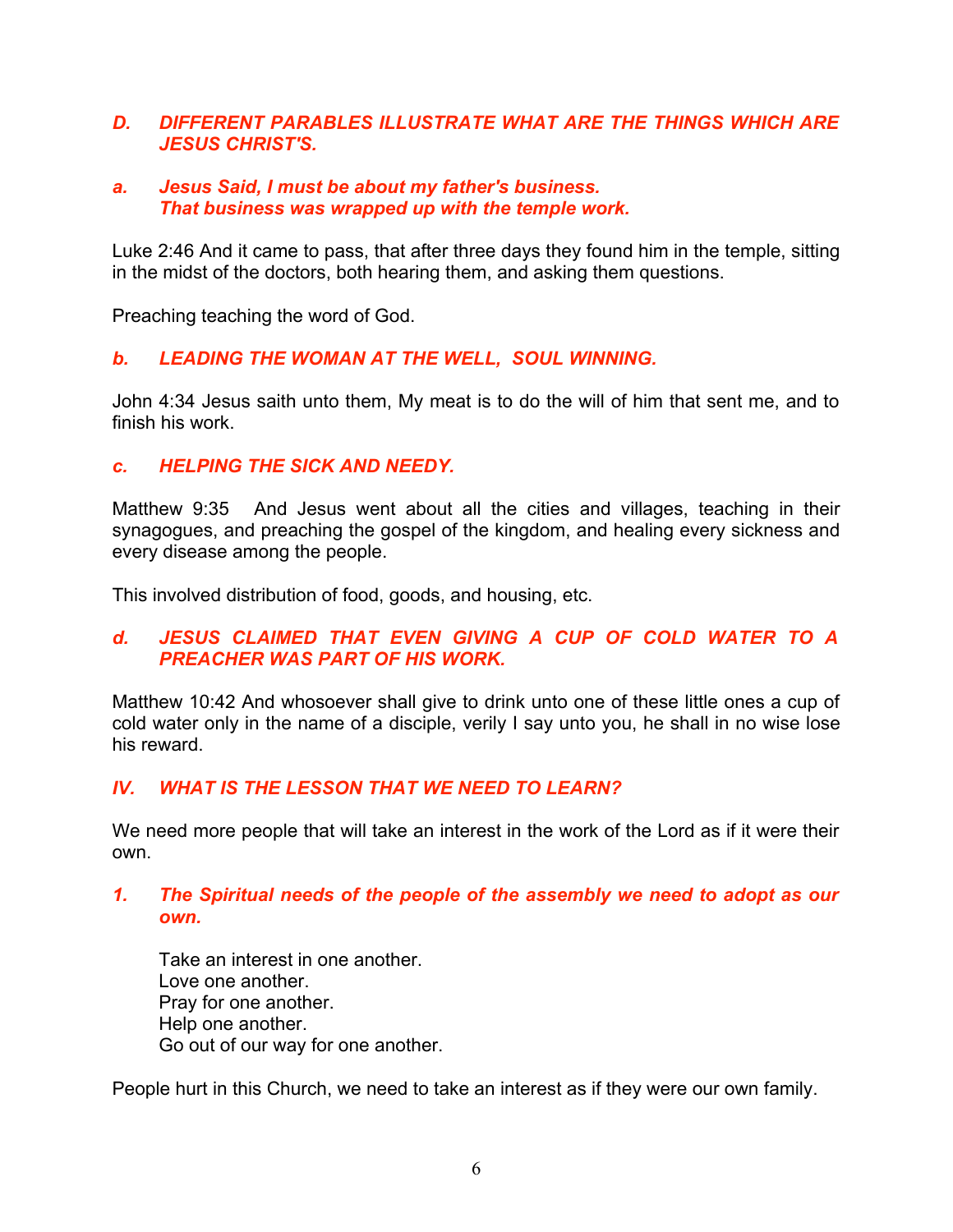# *2. The Physical Needs Of The Place of Assembly:*

How would you treat the furniture of this Church, if it were your own?

How concerned would you be about getting enough money to pay the oil bill if it were your own bill?

If this building were yours, how concerned would you be about repairs that are needing to be done, etc.?

Would you want lights left on, doors left open and unlocked?

When I first came to the church I got new locks for all the doors of the church. I had a fellow criticize that and said, he thought the church should be left unlocked. He was a contractor and I asked if he locked his truck with all his tools at night, he said yes. I said why, he said because their were valuable tools in his truck. Then I said, how much more valuable is that which is in God's house?

How much different do you care for your own house than for the house of the Lord?

### *3. WE NEED TO TAKE AN INTEREST IN THE FINANCIAL NEEDS OF THE WORK OF GOD:*

How concerned are we for the finances of the work of God?

HEAT, how concerned would you be for your own heat?

Someone once said, the church has a lot of money to do anything it needs to do, it is just in the accounts of the members.

### *V. PRACTICAL APPLICATION:*

Philippians 2:20 For I have no man likeminded, who will naturally care for your state. Philippians 2:21 For all seek their own, not the things which are Jesus Christ's.

We need more Timothy's, who will take an interest in the work of God, like their own.

People who will take on a job, and be faithful to it. People who will take the welfare of the assembly seriously.

But many people will say Pastor, I have my own problems, and I can't take on more, I am barely keeping my self afloat.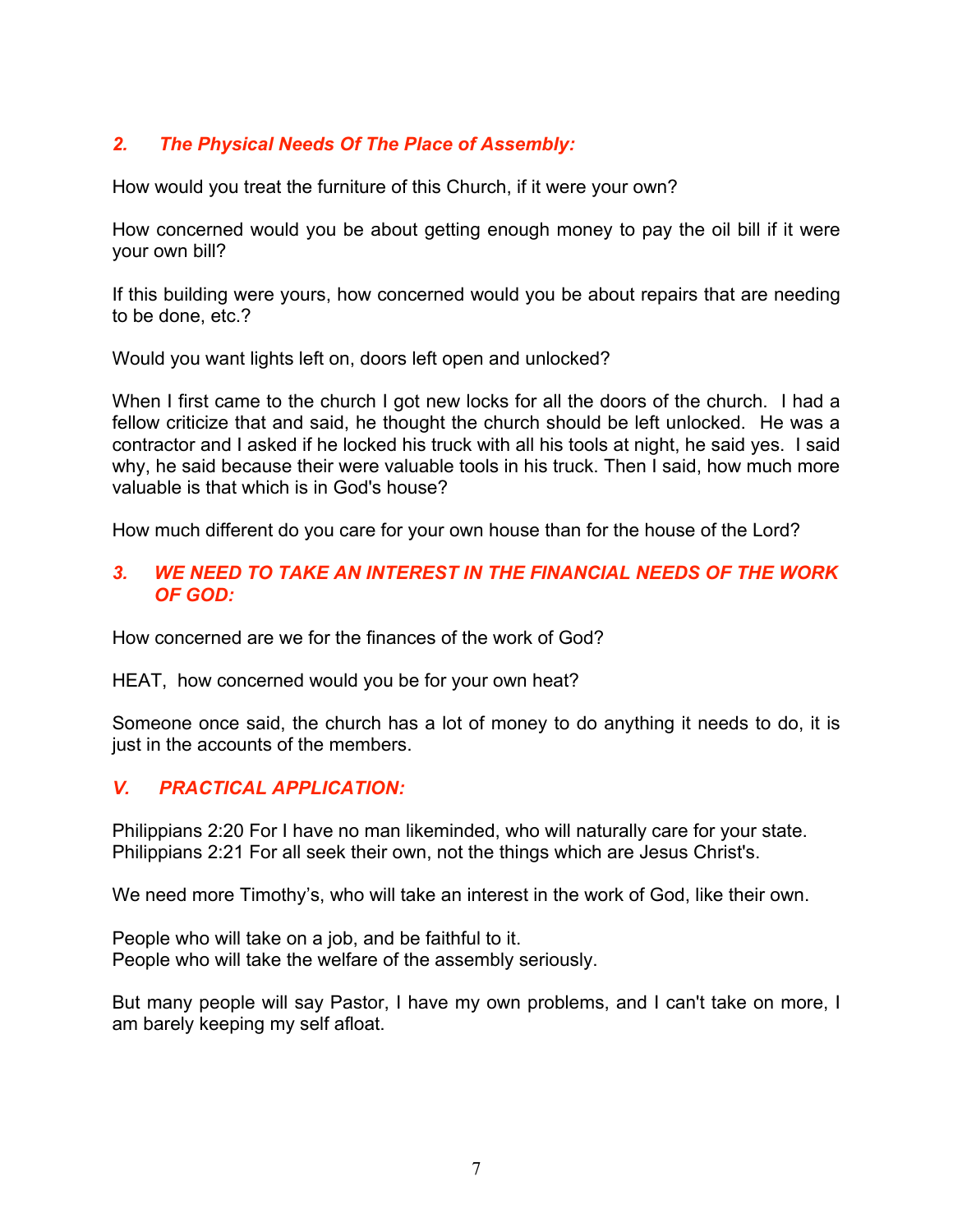Philippians 4:15 Now ye Philippians know also, that in the beginning of the gospel, when I departed from Macedonia, no church communicated with me as concerning giving and receiving, but ye only.

Philippians 4:16 For even in Thessalonica ye sent once and again unto my necessity.

Philippians 4:17 Not because I desire a gift: but I desire fruit that may abound to your account.

Philippians 4:18 But I have all, and abound: I am full, having received of Epaphroditus the things which were sent from you, an odour of a sweet smell, a sacrifice acceptable, wellpleasing to God.

Philippians 4:19 But my God shall supply all your need according to his riches in glory by Christ Jesus.

As you serve Christ with a greater vigor, as you take an interest in the work of God as if it were your own, as you care for the things of God with a personal interest:

Then God will supply all your needs.

PROBLEM: There is an attitude.

The Church is this organization, that you visit, and leave behind as you walk out those doors.

The Church is somebody else's responsibility.

Reflected in our attitude about needs of the assembly: Let the Church pay for it.

Let the Church buy it.

I've heard people say, that's Frank Bissol's church, or that is so and so's church. No this is the church of Jesus Christ!

Why not take it as your own? When it is your own you think about how you are going to pay for it.

If you needed a new appliance for your house, what would you do?

You'd look to see if you have enough money, to buy it and if you didn't you'd save up for one. So for your OWN house this is what you do.

But for the Church what do we do? We just complain, and expect the money to be there or are content to do without what is needed. This is what it means all seek their own and not things of the Lord:

Why do you not think about: